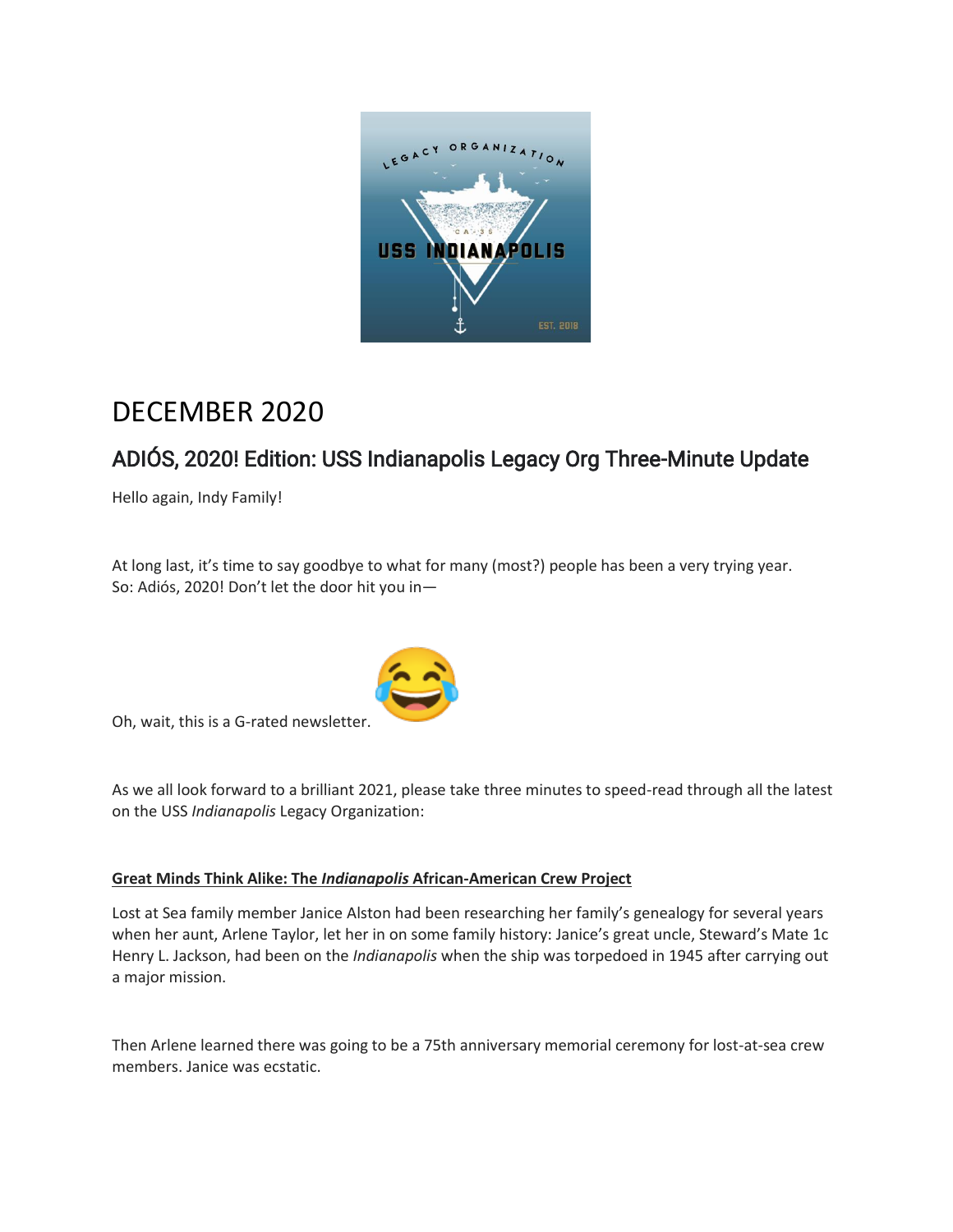"We got the family together virtually, and we all watched the ceremony," Janice says. "The ceremony was beautiful, and it made our family so proud to see his name scroll across the screen, knowing he was part of a very important piece of history."

But Janice wanted more information. When the ceremony was over, she called her aunt and noted that there had been no mention of any African-American survivors. "I told her I really wanted to find out more about the African-Americans who were on the ship," Janice says. "And not just for me and our family, but for all the African-American crew members and their families."

As it happened, Jane Gwinn Goodall, daughter of rescue pilot Chuck Gwinn, was already on the case. While researching biographical information for the 75<sup>th</sup> Anniversary Commemorative Book, Jane had found that it was particularly hard to verify birth dates or hometowns for the twenty-eight African-Americans on Indy's final sailing crew. She resolved to undertake a separate project to do just that. After the 75<sup>th</sup> reunion, she formed a research committee and when Janice learned of it, she said, "Without hesitation, yes, I would love to be a part of the research committee."

From the Navy's records, the committee had Henry's mother's name, Hattie Mae, listed as next of kin, and his hometown listed as Washington, D.C. Using those clues, Janice went to work. Turns out Henry Jackson was born in Beaverdam, Virginia, not Washington, D.C. (where he registered for the draft), and Janice was able to locate a delayed birth certificate for her great uncle. The originally reported "unknown" birthdate was confirmed to be January 16, 1907. He had boarded *Indianapolis* in April 1944 and fought during five of Indy's ten battles. Henry was 38 ½ years old when *Indy* was sunk.

Janice applied the same amount of care with each of the other 27 African American crew, and thanks to her dedication, and that of the rest of the African-American Project Committee, Legacy has been able to fill in many more missing pieces of information on these unsung heroes. "Even if we don't find a lot about the African-Americans that were on USS *Indianapolis,*" Janice says, "at least we can make it known that they, too, served their country."

#### **If You Ordered Congressional Gold Medals from the U.S. Mint, Fear Not…**

If you ordered replica Congressional Gold Medals or cases, you may have received a scary cancellation email from the Mint. Fear not! Peggy Campo (I call her "Super Peggy") has confirmed with the United States Government that quoted prices will be honored.

To check the status of your order, please visit <https://catalog.usmint.gov/track-order> and use the order number sent in your email confirmation at the time of ordering.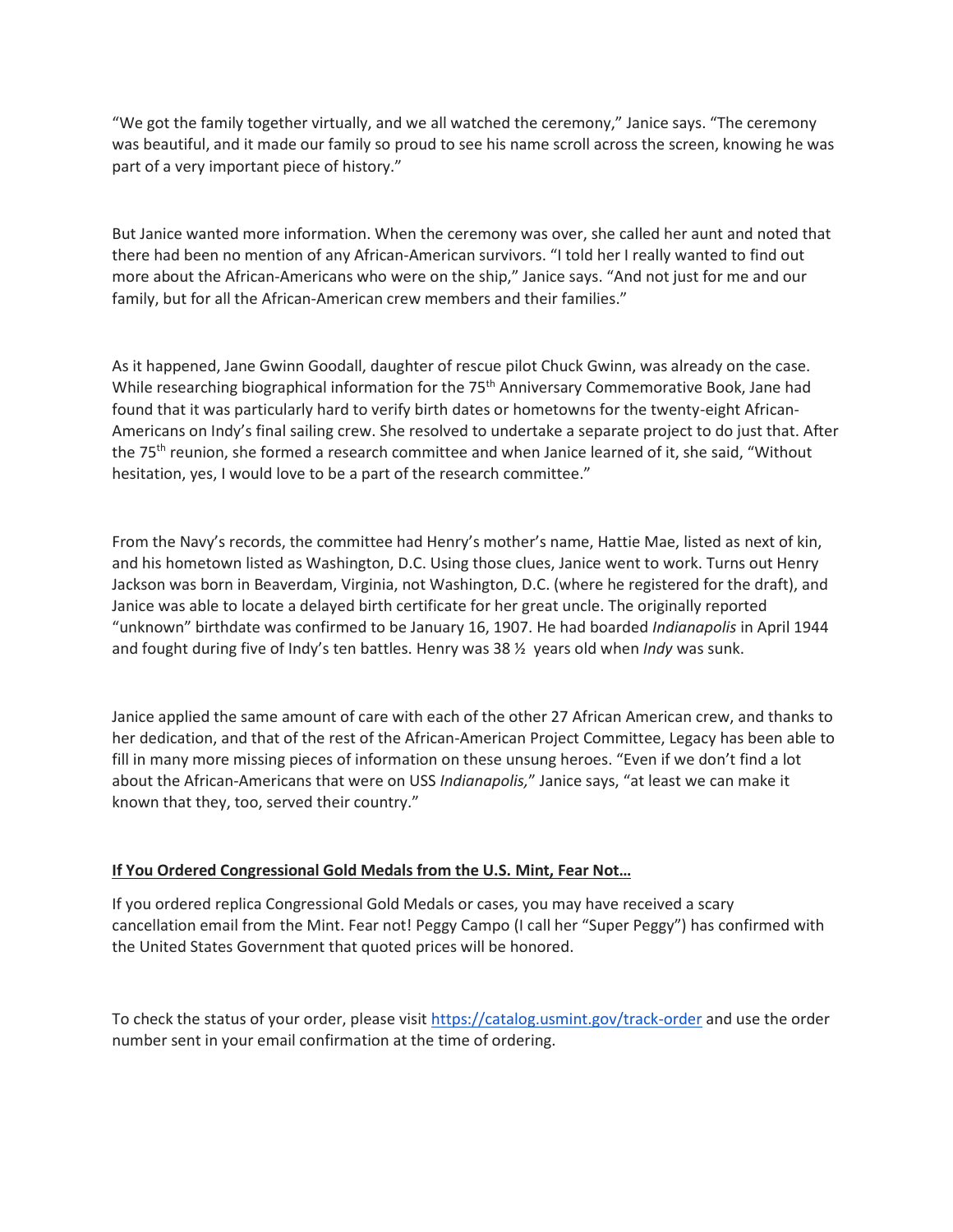#### **"Angel" Scholarship Program**

The 2021 application period for the USS *Indianapolis*/Gwinn "Angel" Scholarship is fast approaching. Prospective and continuing college students can earn scholarship money by researching the Indy story, remembering the sacrifices, and reflecting on USS *Indianapolis* CA-35 stories that exist within their own families.

If you are a direct descendant of a Survivor, Lost-at-Sea crewmember, Rescue crewmember or Honorary Survivor, you are encouraged to apply. (Please note, previous award recipients are not eligible.) This is a competitive process, and all work must be original.

The application period opens on January 15 and ends March 31, 2021. Here is the direct link for the scholarship application, which resides online at the Grand Traverse Regional Community Foundation:

**<https://gtrcf.academicworks.com/opportunities/895>**

### **Still Growing!**

Legacy's membership continues to grow. As of December 31, we have 130 current members, including 36 brand new members since August 2020. Thirty-one percent of our members are related to a Survivor; 24% are related to a Lost at Sea crew member; 4% are related to Rescue and Recovery; and 41% are otherwise affiliated (friends, educators, Honorary Survivors, etc.).

Thank you to those who renewed their general memberships in December: Brett Barnes, Dorothy (Dottie) Buckett, Gary Gilcrease, and Deb Polise.

And we were blessed with five new members in December: Craig Baumann, Abby Heideman, Barbara Ketchum, Walter (Wally) Leavitt, and Ruth Kephart Southard. Welcome!

#### **Thirty-Two Indy Survivors Walk into a Bar…**

During our December Zoom meetings, we learned about a cruise that Dick Thelen took with 31 other survivors and Chuck Gwinn, the pilot (and "angel") who first spotted the oil slick Indy left when she sank. The survivors met a man at a bar on the cruise ship, who bought the brave sailors all the drinks they wanted for multiple nights. As far as we know, they didn't leave him penniless.

Dick also showed us some old reunion photos of fellow Zoomer and Survivor, James Smith, that were in Dick's collection of memorabilia. Last week, we sang Happy Birthday to our newest (and youngest) Zoom caller, Maggie, who is related to Lost at Sea crewman, Harley Moore.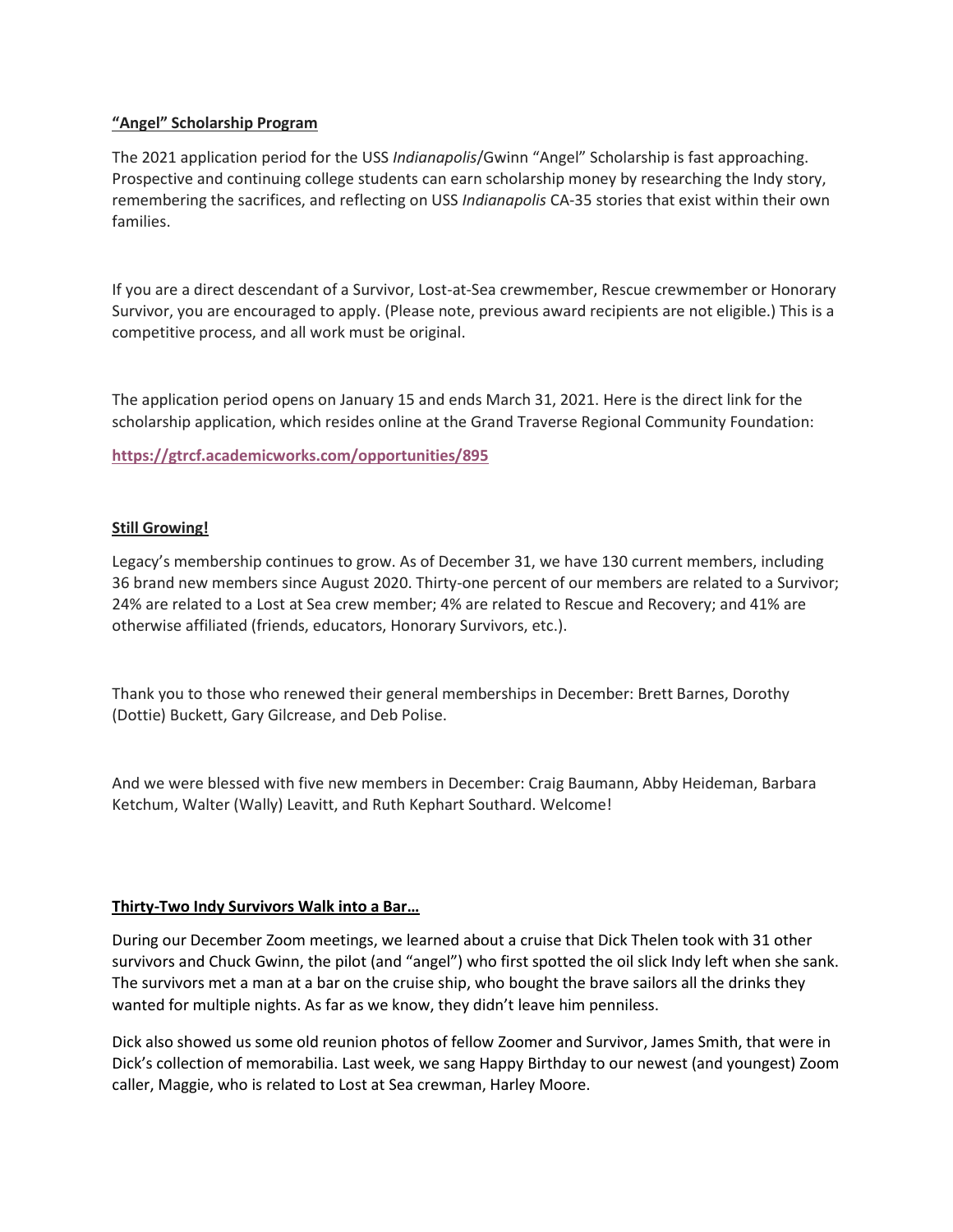To participate in our weekly Zoom call with Survivors, please contact Jennifer Brunson at [WeR5Bs@hotmail.com](mailto:WeR5Bs@hotmail.com)

#### **Generous Hearts**

Bouquets of gratitude go out to our December donors: Marian Taiscish, Richard Rea, Walter Leavitt, James Merrigan. Thank you so much for supporting Legacy…we couldn't carry on the mission without supporters like you!

Remember, December 31 $st$  is the last day to get that 2020 tax break for charitable donations. To donate to Legacy, please visit USSIndianapolis.org. And don't forget: Amazon shoppers can support Legacy all year long. It's easy! Just visit [Smile.Amazon.com](http://smile.amazon.com/) and choose USS Indianapolis CA-35 Legacy Organization (EIN 82-5498977) as your charitable choice.

#### **Sharing the Indy Story Across the Nation**

The Legacy Education Committee is looking forward to three virtual sessions with students and teachers who are members of National History Clubs (NHC) across the USA. A moderator and three expert presenters will focus on telling the complete story of USS Indianapolis CA 35 in three parts over January, February and March. NHC teachers and students will receive pre- and post- assignments that deepen their understanding of the history of USS Indianapolis CA 35. When the NHC Zoom sessions launched earlier this fall, 137 people attended from all over America. We're very excited about this new way to share the Indy story!

#### **Reminder: 2021 Challenge Coin Design Contest**

Just a reminder that it's time for a new USS *Indianapolis* (CA-35) challenge coin, and Jason Witty grandson of Survivor Eugene Morgan, retired Navy chief, inaugural Legacy Chair, and challenge coin designer extraordinaire—is holding a design contest:

#### Please submit design ideas that include the following:

- · The Indiana state flag
- · US flag with '48 stars'
- · Rescue ship names
- · Rescue aircraft names

Design submissions should include a written description of each side of the coin, including the meaning or symbolism of each design element. The key here is "keep it simple!" Deadline for design submissions